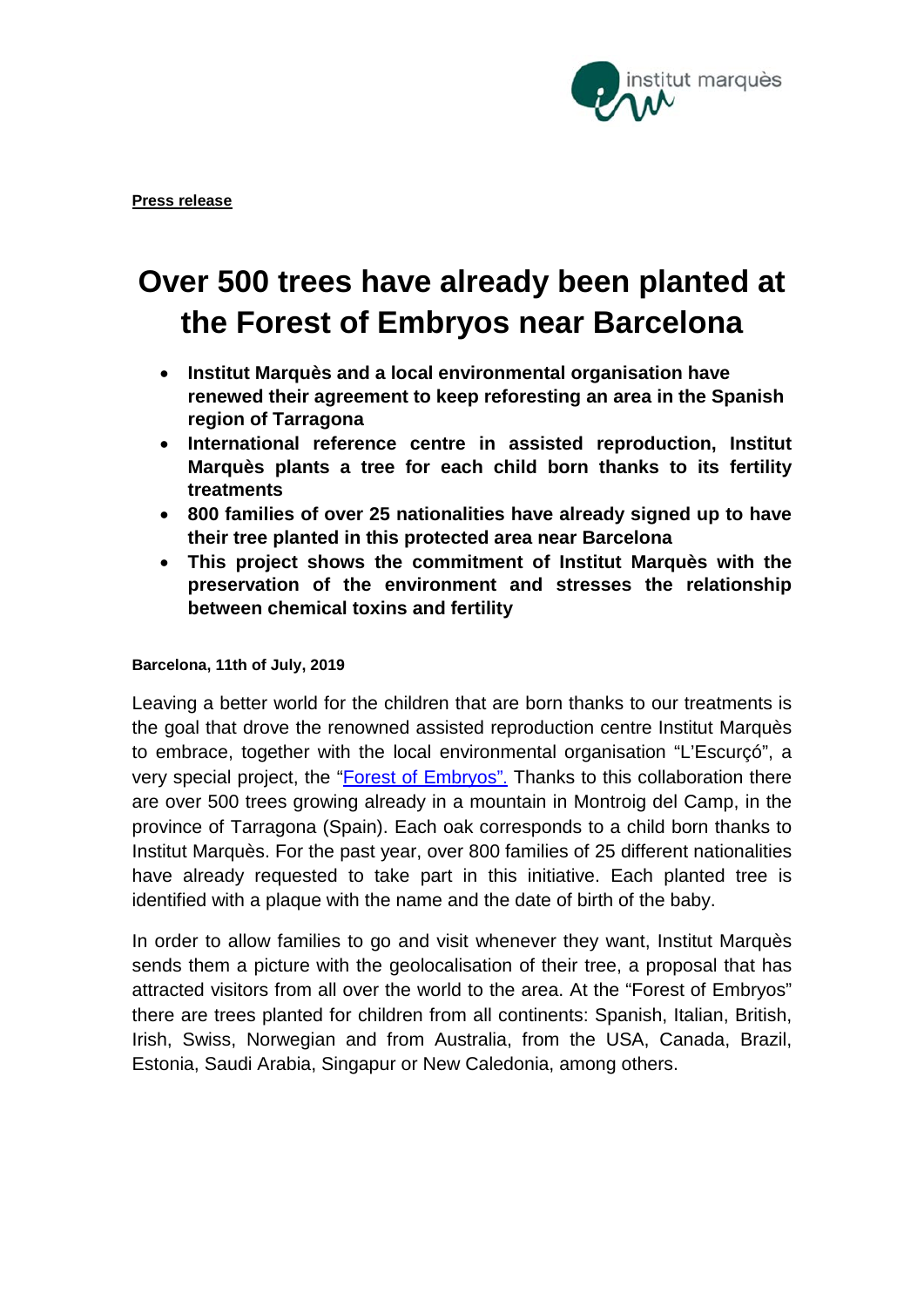

## **Renewal of the agreement**

The Forest of Embryos started growing a year ago. With the support of the local institutions, Institut Marquès and the environmental organisation "L'Escurçó" have renewed their agreement to plant 1000 more trees in this mountain, affected by a devastating fire in the 90s.

## **One of the areas in Spain with the worst sperm quality**

The studies carried out by Institut Marquès about [sperm quality in Spain](https://institutomarques.com/en/study-on-semen-quality/) unveiled that Tarragona is one of the areas where men have a poorer sperm quality. This is one of the reasons why Tarragona has been chosen as the location to plant this forest of solidarity, the "Forest of Embryos". According to the research carried out by the centre, chemical toxins [\(endocrine disruptors\)](https://institutomarques.com/en/assisted-reproduction/endocrine-disruptors/) and environmental pollution have a direct relationship with the increase of sterility in the most industrialised areas, such as this one.

The Forest of Embryos is only one of the many environmental commitments adopted by Institut Marquès. Back in 2010, the clinic sponsored Lluís Pallarès' participation at the North Pole Marathon". In this competition, Pallarès was dressed up in a spermatozoid costume, in order to raise awareness regarding the negative impact of chemical pollution on male fertility.

Currently, Institut Marquès maintains its line of research on sperm quality and is carrying out [new studies in Italy and Ireland,](https://www.fertility-experiences.com/sperm-quality-and-chemical-toxics/) countries where it has several centres. Furthermore, it supports the [manifest "Citizens for Science in Pesticide](https://institutomarques.com/en/news/news-2018/we-support-the-citizens-for-science-in-pesticide-regulation-manifesto/)  [Regulation",](https://institutomarques.com/en/news/news-2018/we-support-the-citizens-for-science-in-pesticide-regulation-manifesto/) coalition of civil society, institutions, scientists and legal experts that demands a reform on the use of pesticides in the European Union.

#### **About Institut Marquès**

Institut Marquès is a Barcelona based centre of international standing in Gynaecology, Obstetrics and Assisted Reproduction with branches in Barcelona, London, Ireland (Dublin and Clane), Italy (Rome and Milan) and Kuwait.

The centre, with a wealth of experience in particularly difficult cases, helps people in more than 50 countries achieve their dream of parenthood. Institut Marquès offers the highest pregnancy success rates, with 89% per cycle in IVF with egg donation.

Leader in innovation, it conducts an important line of research on the benefits of music in the early stages of life, foetal stimulation and the male role in assisted reproduction treatments.

Institut Marquès is also involved in the research of the relationship between chemical toxins and fertility, taking part in many initiatives that support the defense of the environment. In 2018 it started its Corporate Social Responsibility project, "The Forest of Embryos". For every child born with the help of assisted reproduction treatments, a tree is planted. Institut Marquès also